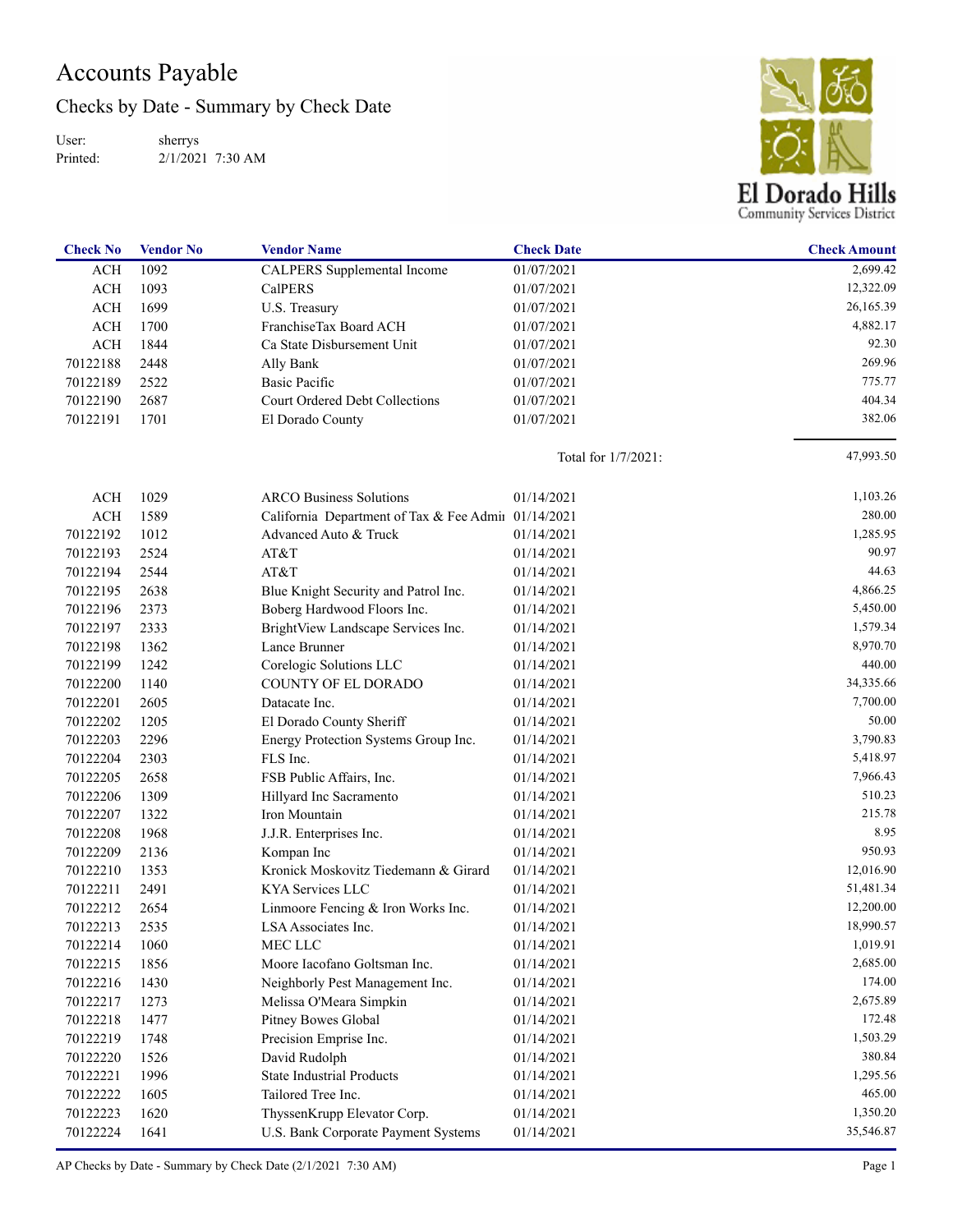| <b>Check No</b> | <b>Vendor No</b> | <b>Vendor Name</b>                                | <b>Check Date</b>       | <b>Check Amount</b> |
|-----------------|------------------|---------------------------------------------------|-------------------------|---------------------|
| 70122225        | 1874             | Verizon                                           | 01/14/2021              | 1,714.02            |
| 70122226        | 2693             | V-Power Equipment, Inc                            | 01/14/2021              | 1,625.00            |
| 70122227        | 2520             | Waterworks Aquatic Management Inc.                | 01/14/2021              | 570.00              |
| 70122228        | 1677             | Wilkinson Portables Inc.                          | 01/14/2021              | 427.90              |
| 70122229        | 2692             | Allen Wong                                        | 01/14/2021              | 777.65              |
| 70122230        | 1690             | Wong Family Investors L.P                         | 01/14/2021              | 150.00              |
|                 |                  |                                                   | Total for $1/14/2021$ : | 232,281.30          |
|                 |                  |                                                   |                         |                     |
| ACH             | 1699             | U.S. Treasury                                     | 01/15/2021              | 458.93              |
| <b>ACH</b>      | 1700             | FranchiseTax Board ACH                            | 01/15/2021              | 57.76               |
|                 |                  |                                                   | Total for 1/15/2021:    | 516.69              |
| ACH             | 1092             | CALPERS Supplemental Income                       | 01/21/2021              | 2,669.55            |
| <b>ACH</b>      | 1093             | <b>CalPERS</b>                                    | 01/21/2021              | 11,688.65           |
| ACH             | 1094             | <b>CALPERS</b>                                    | 01/21/2021              | 40,734.42           |
| <b>ACH</b>      | 1699             | U.S. Treasury                                     | 01/21/2021              | 19,960.82           |
| ACH             | 1700             | FranchiseTax Board ACH                            | 01/21/2021              | 3,270.68            |
| <b>ACH</b>      | 1844             | Ca State Disbursement Unit                        | 01/21/2021              | 92.30               |
| 70122233        | 1015             | Aflac                                             | 01/21/2021              | 129.06              |
| 70122234        | 2448             | Ally Bank                                         | 01/21/2021              | 269.96              |
| 70122235        | 2522             | <b>Basic Pacific</b>                              | 01/21/2021              | 775.77              |
| 70122236        | 1701             | El Dorado County                                  | 01/21/2021              | 322.99              |
|                 | 1702             |                                                   | 01/21/2021              | 25.90               |
| 70122237        |                  | Legal Shield                                      |                         |                     |
| 70122238        | 2681             | Principal Life Insurance Company                  | 01/21/2021              | 1,456.84            |
| 70122239        | 1585             | <b>Standard Insurance</b>                         | 01/21/2021              | 442.00              |
|                 |                  |                                                   | Total for 1/21/2021:    | 81,838.94           |
| <b>ACH</b>      | 1699             | U.S. Treasury                                     | 01/27/2021              | 54.80               |
| <b>ACH</b>      | 1700             | FranchiseTax Board ACH                            | 01/27/2021              | 4.30                |
|                 |                  |                                                   | Total for 1/27/2021:    | 59.10               |
| ACH             | 1029             | <b>ARCO Business Solutions</b>                    | 01/28/2021              | 1,056.33            |
| 70122240        | 1003             | AT&T                                              | 01/28/2021              | 1,739.46            |
| 70122241        | 2524             | AT&T                                              | 01/28/2021              | 972.68              |
| 70122242        | 2534             | AT&T                                              | 01/28/2021              | 2.68                |
| 70122243        | 2240             | Benson Fence Co. A Corp.                          | 01/28/2021              | 15,780.00           |
| 70122244        | 2333             | BrightView Landscape Services Inc.                | 01/28/2021              | 119,080.00          |
| 70122245        | 2278             | Judy Bujold                                       | 01/28/2021              | 127.20              |
| 70122246        | 1083             | Burkett's                                         | 01/28/2021              | 6,851.77            |
|                 |                  | <b>Centro Print Solutions</b>                     |                         | 278.59              |
| 70122247        | 1716             |                                                   | 01/28/2021              | 6,700.00            |
| 70122248        | 2004             | Chavan & Associates LLP                           | 01/28/2021              |                     |
| 70122249        | 1763             | Doug Doug Veerkamp General Engineering 01/28/2021 |                         | 300.00              |
| 70122250        | 1878             | El Dorado County Dept of Transportation           | 01/28/2021              | 115.00              |
| 70122251        | 2669             | Environmental Systems Research Institute,         | 01/28/2021              | 2,700.00            |
| 70122252        | 1233             | Ewing                                             | 01/28/2021              | 871.32              |
| 70122253        | 2184             | Governmentjobs.com, Inc.                          | 01/28/2021              | 9,388.28            |
| 70122254        | 2696             | Kevin Lancaster                                   | 01/28/2021              | 180.00              |
| 70122255        | 2695             | Barbara Marsden                                   | 01/28/2021              | 21.00               |
| 70122256        | 2402             | MDStat Urgent Care Inc                            | 01/28/2021              | 70.00               |
| 70122257        | 1412             | Miracle Playsystems Inc.                          | 01/28/2021              | 39,611.13           |
| 70122258        | 1856             | Moore Iacofano Goltsman Inc.                      | 01/28/2021              | 2,612.50            |
| 70122259        | 1423             | Mountain Democrat                                 | 01/28/2021              | 5,786.20            |
|                 |                  |                                                   |                         |                     |